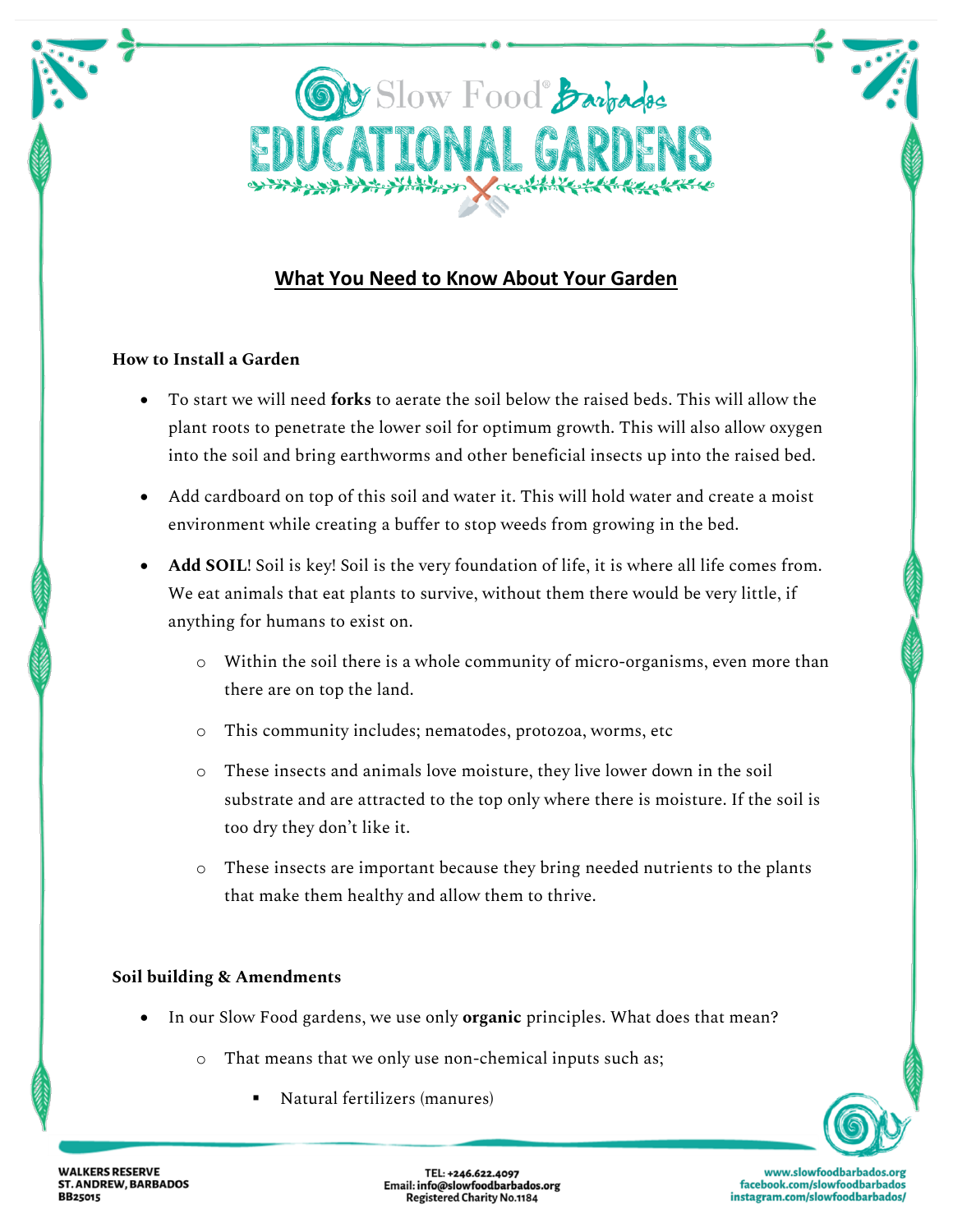- Natural soil amendments such as compost
- Natural pesticides (such as neem) made from plants and natural pest deterrent techniques such as flowers and other beneficials
- Mono-cropping with one plant type can be dangerous if a pest comes around, they will eat all of what they like. We use **polyculture** in organic farming where a variety of plants are planted in one area to not only beautify and enhance the selection of plants but also to detract pests.
- We first **build** our soil by adding a soil enhancer, this is usually manure of some kind. There are compost mixes available that contain all these materials already. If you don't have that you can also use factory mud; this grows seeds very well because of its bacteria and fungi texture, lightness and nutrient content. Chicken manure (pellets, to reduce smell) is a good nutrient booster that can be added as well.

## **Seed Starting & Seedling Planting**

- Refer to the plant layout of each plant's location and be able to justify the location choice.
- Seedlings should be planted so all roots and part of stem are buried in the soil.
- Seeds, depending on the variety, should be planted at least **½ to 1 inch** below the soil. Refer to the seed package for specific details on this.
- Seedlings are very fragile and do not like to be planted in the hottest part of the day. Best to plant them in the **late afternoon** so that they are given a good amount of time (approx. 12 hours) to adjust.
- The soil around the seeds must remain **moist** in order for germination to occur correctly.
- We may need to erect some shade materials in order to make sure that they are protected from pests as well as the hottest part of the day.
- If you are growing peas/beans, a trellis is a great option to give the plants a structure to hold onto.

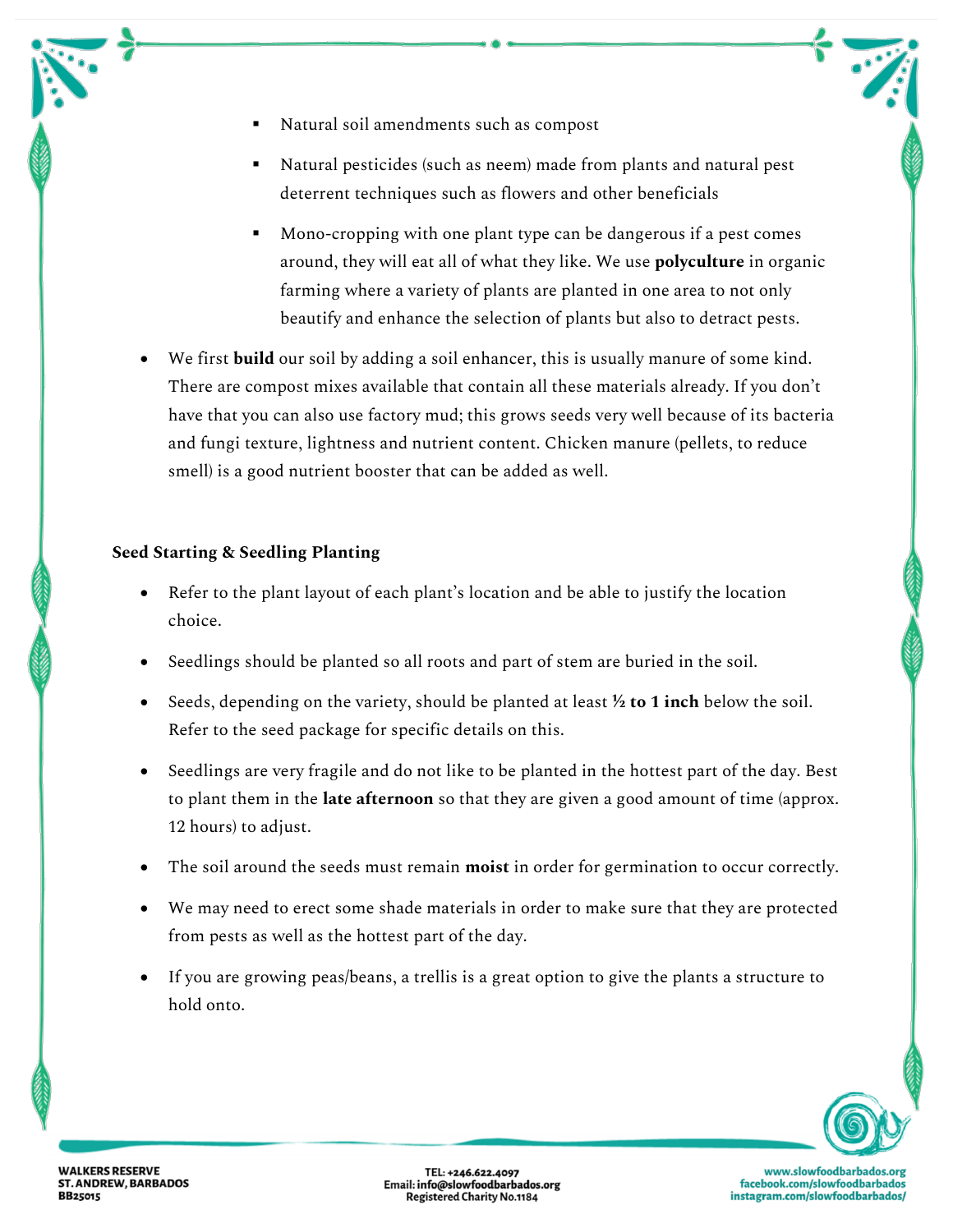## **Daily Maintenance**

- Seedlings/seeds must be watered **twice a day** when they are first starting out so that they have enough water. The best times to water are **very early in the morning** before the sun rise or **late in the evening**. This will allow the plants to have the maximum uptake of water. When we water at the hottest parts of the day most of it evaporates and may cause some damage if it lands on the leaves.
- When watering ensure you **water the soil** and not the plants. Allow the water to percolate deep into the soil by allowing slow watering. If soil is only watered superficially (only on the top layer) the roots of the plants will grow horizontally and not down into the soil. This will make them less hardy.
- Once the plants become established (approx. 1 month after planting) watering can be reduced to once per day. Your plants will tell you how often they need to be watered. If they are drooping by the end of the day and they have already been watered, they will need to be watered again.
- When checking for pests make sure that everything on the plant is still there, if something is not inspect to see if you can figure out what ate it. Take a photo and coordinate with your organic grower and/or Slow Food Barbados representative who will help you identify pests and give you tips on how to deal with them.

# **Composting**

As a part of natural soil building we suggest composting as a way to improve soil quality. Please refer to the **Garden Guide** for more information on this.

# **MANAGE YOUR GARDEN THE ORGANIC WAY**

# **1. MULCHING.**

• This means covering your soil with grasses, leaves or any natural material that can reduce the Sun's heat, traps moisture and the washing away or flooding of soil by heavy rain.



**WALKERS RESERVE ST. ANDREW, BARBADOS BB25015** 

TEL: +246.622.4097<br>Email: info@slowfoodbarbados.org<br>Registered Charity No.1184

www.slowfoodbarbados.org facebook.com/slowfoodbarbados instagram.com/slowfoodbarbados/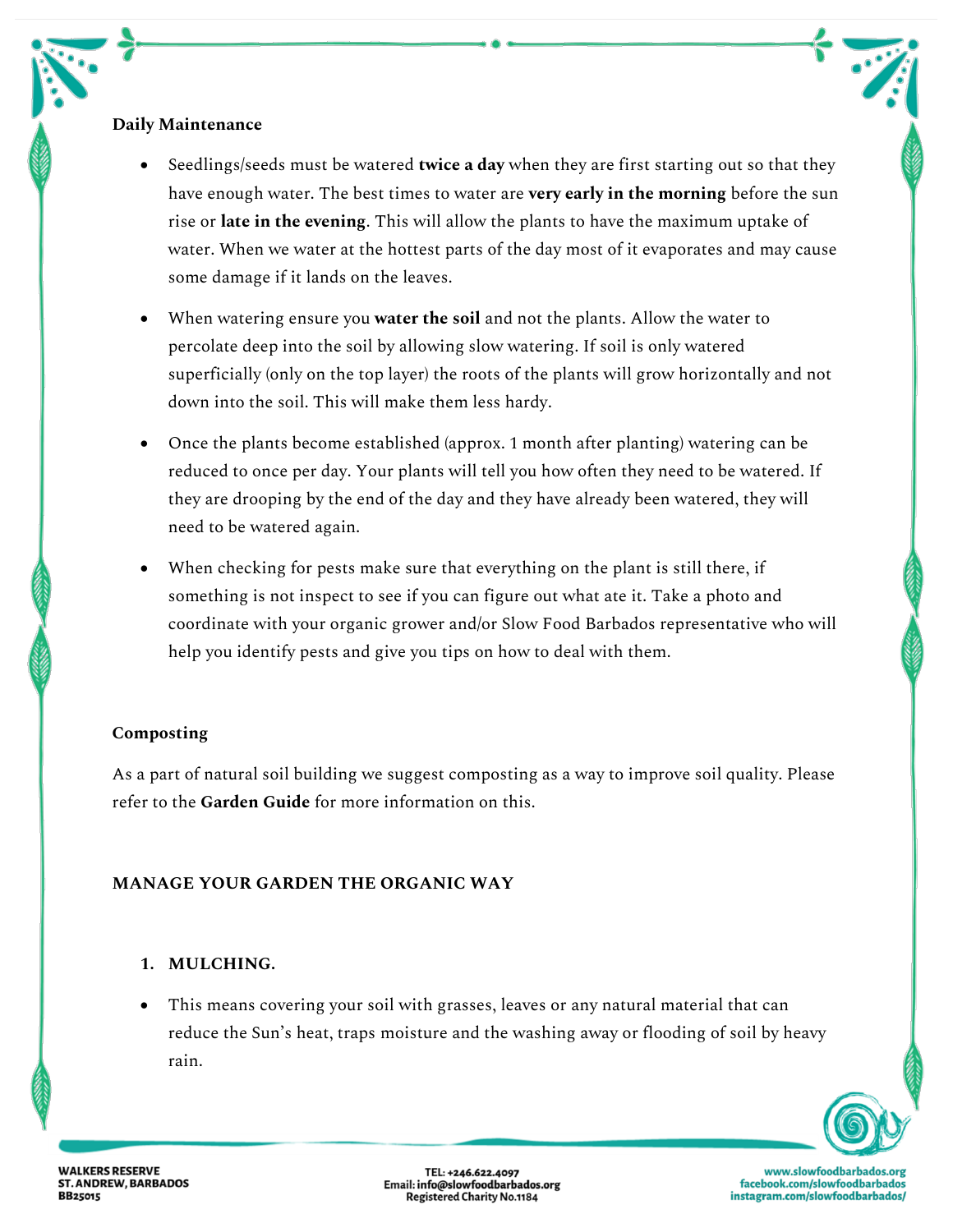• Any amount of mulch is better than none, but if you can get 2 inches of mulch cover you should have enough to prevent weeds from growing.

#### **2**. **CROP ROTATION.**

- This means planting a variety of crops at different times throughout the year. Just as children are a part of a family, so are different crops and each family uses similar parts of the soil to grow well. They also attract similar pests! By changing crops you do not take all the same nutrients from the soil too quickly and pests do not get a chance to grow too comfortable.
- Learn about the various crop families and change your crop types at least **twice per year**. This allows the soil to grow healthier crops and keeps the amount of pests very low. Some crops can be grown that will benefit the next set of plantings.

## **3. KEEPING PLANTS HEALTHY**

- Organic growing requires healthy soil and a mixture of other goodness to thrive. Like humans, plants need some level of sunlight, water, oxygen, adequate space, and a wellrounded, natural diet to thrive and grow healthily.
- Different pests not only eat plants or suck the life out of them but also cause plants to "stress". Too much or too little sun, water, too little space and too much food/nutrients can also be stressful to plants.
- Soil that contains well composted, natural amendments, allows crops to grow more happily as their roots can expand in a loose, well-formed and balanced environment. The balanced soil allows plants to take just how much benefits they need from the soil, when they need it.
- Plants, like humans respond well to care and attention, so pull weeds from around the crops. Drop your weeds into a

compost heap and when they have dried out, add them back to the soil as mulch



TEL: +246.622.4097<br>Email: info@slowfoodbarbados.org<br>Registered Charity No.1184

www.slowfoodbarbados.org facebook.com/slowfoodbarbados instagram.com/slowfoodbarbados/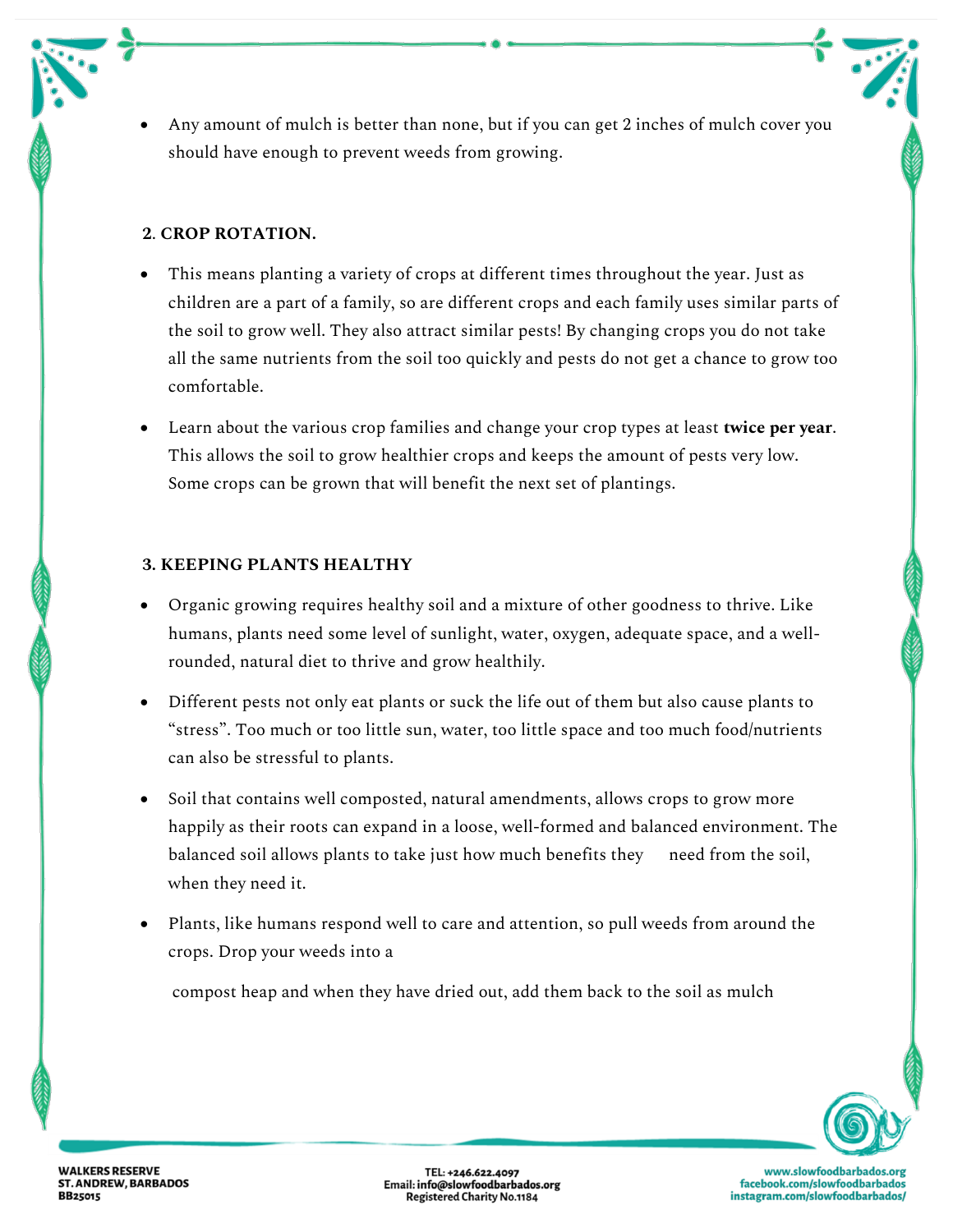## **4. ORGANIC PEST CONTROL**

- If we can keep our plants healthy and stress free, they will be more resistant to pests. If we use crop rotation as a second strategy, we will also reduce pest impact. It is important to inspect your crops frequently and to identify pests or disease damage before the problem is too far gone.
- It is also important to recognise and encourage natural insects that will eat the pests. The use of sprays, even natural organic sprays is the 3rd and most often last option.

## **SOME OF THE ORGANIC GARDEN INPUTS YOU CAN USE TO:**

#### **Fertilisers**

- Composted animal manures (if composted for 4 months). Manure can be left in an area and covered with galvanized for a similar period. Can also be used as liquid feeds.
- Household/garden compost.
- Green manures, legumes planted as part of a rotation.
- Seaweed as a soil amendment and as liquid tea.
- Formulas made from fish waste as liquid feeds.
- Effective Microorganisms, epsom salts; acts as microbe activators and nutrient facilitators in the soil.

# **Organic Pest Controls**

- Neem teas or oil (teas can be made from soaking neem tree trimmings or berries for 7 days).
- Garlic teas as repellents.
- Small amounts of washing up liquid and water (1 teaspoon liquid per gallon water).
- Yellow sticky fly traps (Whitefly) Blue traps (Thrips) to both monitor and capture.
- Pick off pests and observe and protect beneficials such as ladybugs, spiders, even birds.